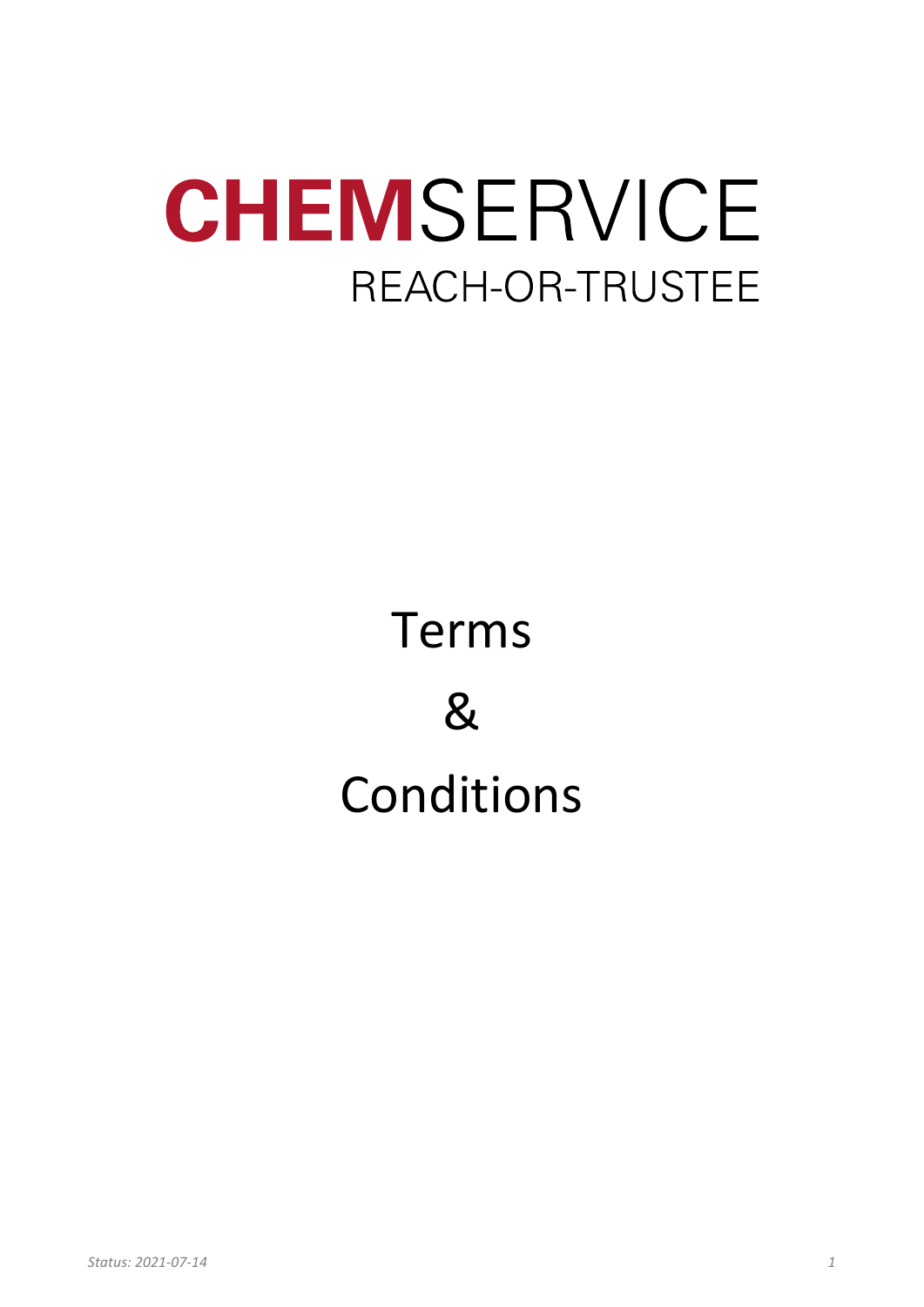

### **Contents**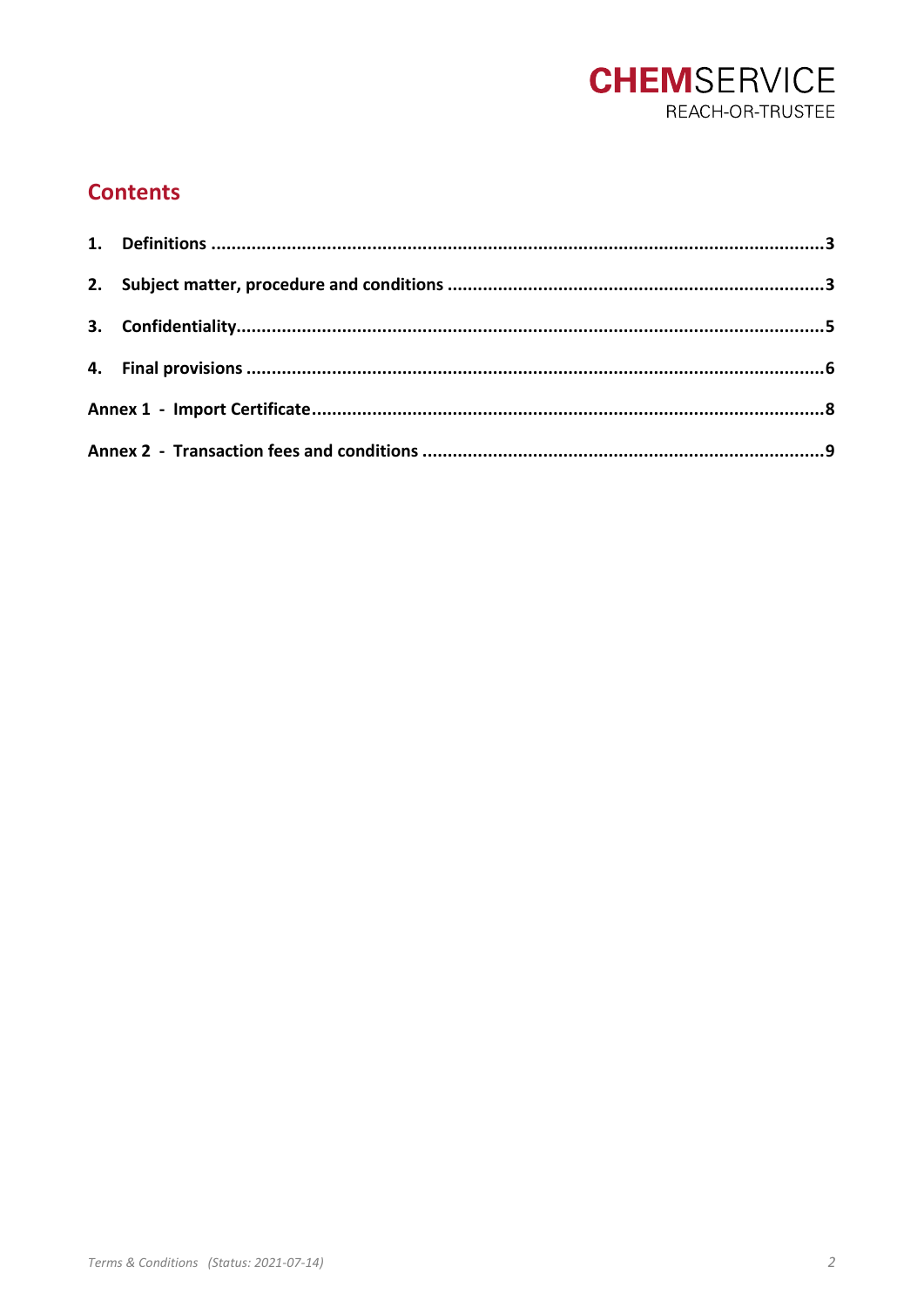

#### <span id="page-2-0"></span>**1. Definitions**

**REACH-OR-Trustee**: Chemservice S.A. – 13, Fausermillen – 6689 Mertert – Luxembourg

**Customer**: Non-EU downstream user (formulator/distributor/trader)

WHEREAS, pursuant to the REACH<sup>1</sup> Regulation (hereinafter "**REACH**") substances may only be manufactured or placed on the market in the European Union (European Economic Area) (hereinafter "**EU**") if they have been first registered by the manufacturer or importer in accordance with the provisions of REACH.

WHEREAS, a manufacturer or formulator who is not established in the EU (hereinafter collectively referred to as "**Non-EU manufacturer**") and who exports or intends to export chemical products to the EU may, pursuant to Article 8 of REACH, appoint a natural or legal person established in the EU to fulfil the obligations of an importer under REACH (hereinafter referred to as an "**Only Representative**").

WHEREAS, REACH-OR-Trustee has been appointed as Only Representative by a non-EU manufacturer of certain substances in a supply chain of which Customer is a part;

and/or

WHEREAS, REACH-OR-Trustee has been appointed as trustee by an Only Representative of a non-EU manufacturer of certain substances and/or products in a supply chain of which Customer is a part;

and/or

WHEREAS, in the event of re-import, REACH-OR-Trustee has been appointed as trustee by an EU manufacturer of certain substances and/or products in a supply chain of which Customer is a part.

WHEREAS, REACH-OR-Trustee has concluded an Agreement with the Only Representative of a non-EU manufacturer or an EU manufacturer (in case of re-import) on the use of the Chemservice REACH-OR-Trustee system.

## <span id="page-2-1"></span>**2. Subject matter, procedure and conditions**

2.1. Subject matter of this document is the use of the Chemservice REACH-OR-Trustee system as described below:

A non-EU manufacturer of chemical substances and/or products (mixtures) has nominated an Only Representative (internal or external), according to Article 8 of REACH, and/or an EU manufacturer is exporting substances and/or products (mixtures) with the purpose of later re-import into the EU. The non-EU or EU manufacturer wants to offer REACH coverage to the downstream actors in its supply chain in order to relieve the direct and indirect EU importers of their substances/products from their obligation to register the imported substances and thus qualify the EU importers as so-called downstream users as defined under REACH.

<sup>&</sup>lt;sup>1</sup> Regulation (EC) No. 1907/2006 of the European Parliament and of the Council of 18 December 2006 concerning the Registration, Evaluation, Authorisation and Restriction of Chemicals (REACH).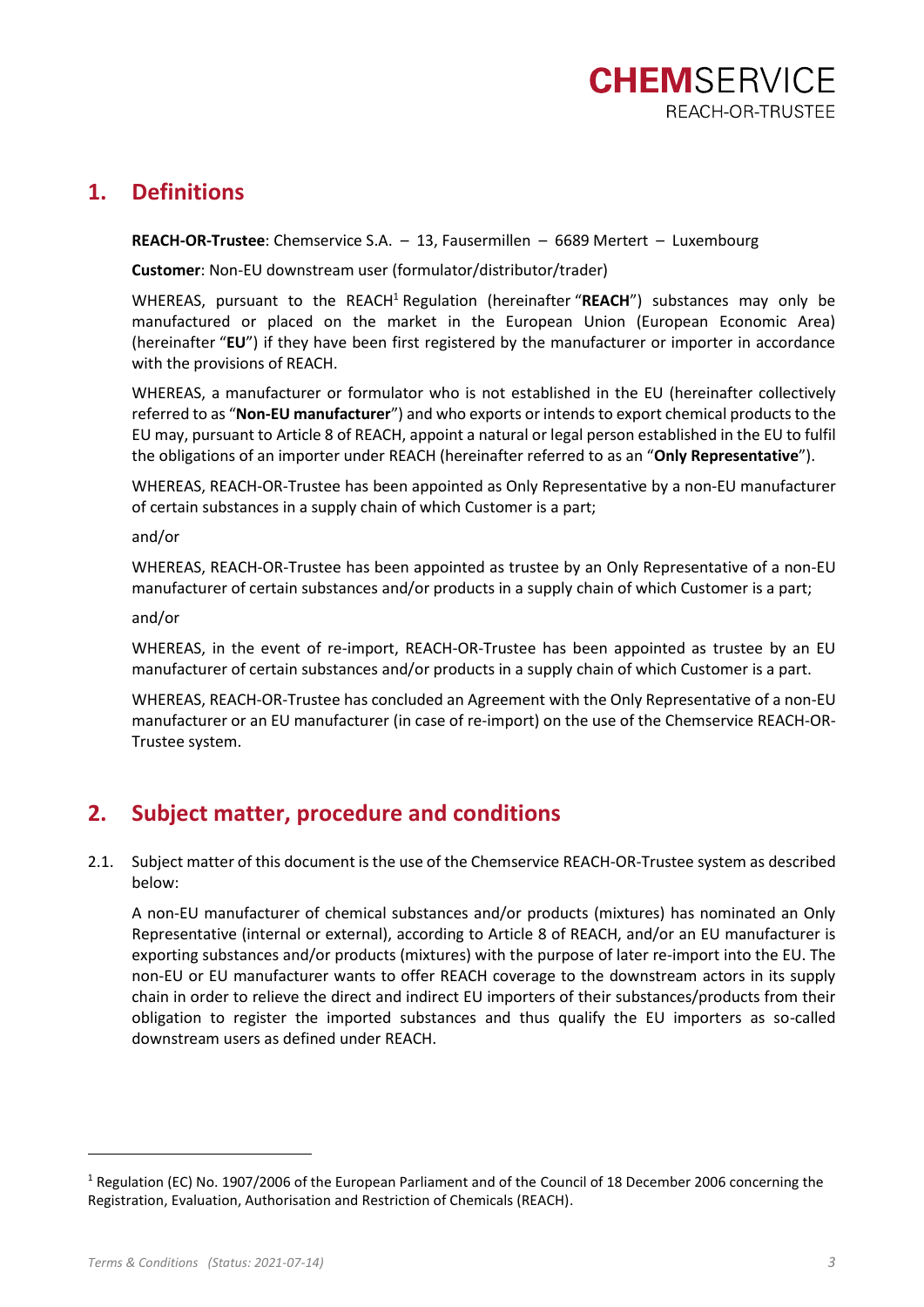## **CHEMSERVICE** REACH-OR-TRUSTEE

The Only Representative of the non-EU manufacturer or the EU manufacturer has contracted REACH-OR-Trustee as an independent third party that can manage all confidential business data, such as the identity of the indirect EU importers and their respective imported substance quantities. The non-EU manufacturer as well as its Only Representative or the EU manufacturer and REACH-OR-Trustee have agreed to use the Chemservice REACH-OR-Trustee system to track their substances/products through simple, multi-level and linked supply chains without having to disclose confidential business information.

According to this Chemservice REACH-OR-Trustee system, the manufacturer of a substance and/or product sells a quantity - determined and requested by Customer - for the purpose of potential import into the EU and grants Customer the right to resell this maximum determined quantity (as such or in partial quantities) for the purpose of potential export to the EU. For this purpose, Customer must register in the web portal of the REACH-OR-Trustee system, so that he can receive corresponding product transactions from his supplier through it and also record his own product transactions to other customers. Each transaction is created and released by the respective supplier for a certain quantity of a product and an allowed import period, to the next customer in the supply chain. Based on the transactions received, each customer can then enter their own further product transactions to the next customers in the supply chain. This continues until finally the EU import takes place. Based on the recorded transactions, the REACH-OR-Trustee can report the accumulated quantities of the respective substances and/or products imported into the EU back to the manufacturer or its Only Representative. This allows them to ensure that all imported substance quantities are covered by REACH registrations in their total annual quantity. The REACH-OR-Trustee is contractually obliged to keep the identity of the respective suppliers and customers confidential. Due to the transactions, the REACH-OR-Trustee is able to verify the origin of each product and/or the contained substances and, in case of controls by REACH enforcement authorities, can provide them with all required and relevant information.

For each product transaction received (= product import), the EU importer can have an Import Certificate (see **Annex 1**) created in the Chemservice REACH-OR-Trustee system, which documents the quantity for which the respective Only Representative or EU manufacturer fulfills the obligations under REACH Title II (registration of substances) in the designated validity period. This document can then be presented to the competent authority as proof of the REACH conformity of the imported product quantities.

- 2.2. The sole purpose of the REACH-OR-Trustee system is to record and track all relevant substance quantities and importer information, to ensure REACH compliance of EU importers by the respective responsible Only Representatives. The system does not serve as a communication platform, for the exchange of any other documents and information (such as Safety Data Sheets, identified uses, SVHC substances, etc.) within the supply chains.
- 2.3. Each participant in the REACH-OR-Trustee system must register there themselves and create relationships with their respective suppliers and/or customers. Any further communication between suppliers and customers (such as requests to suppliers for REACH coverage of specific products) must be done outside the system.
- 2.4. Each participant in the REACH-OR-Trustee system is responsible for the accuracy of all data entered in his own company account as well as actions performed (regarding company data, products, transactions, billing addresses, etc.). This data is neither verified nor maintained by REACH-OR-Trustee and REACH-OR-Trustee assumes no responsibility for the accuracy of the respective data.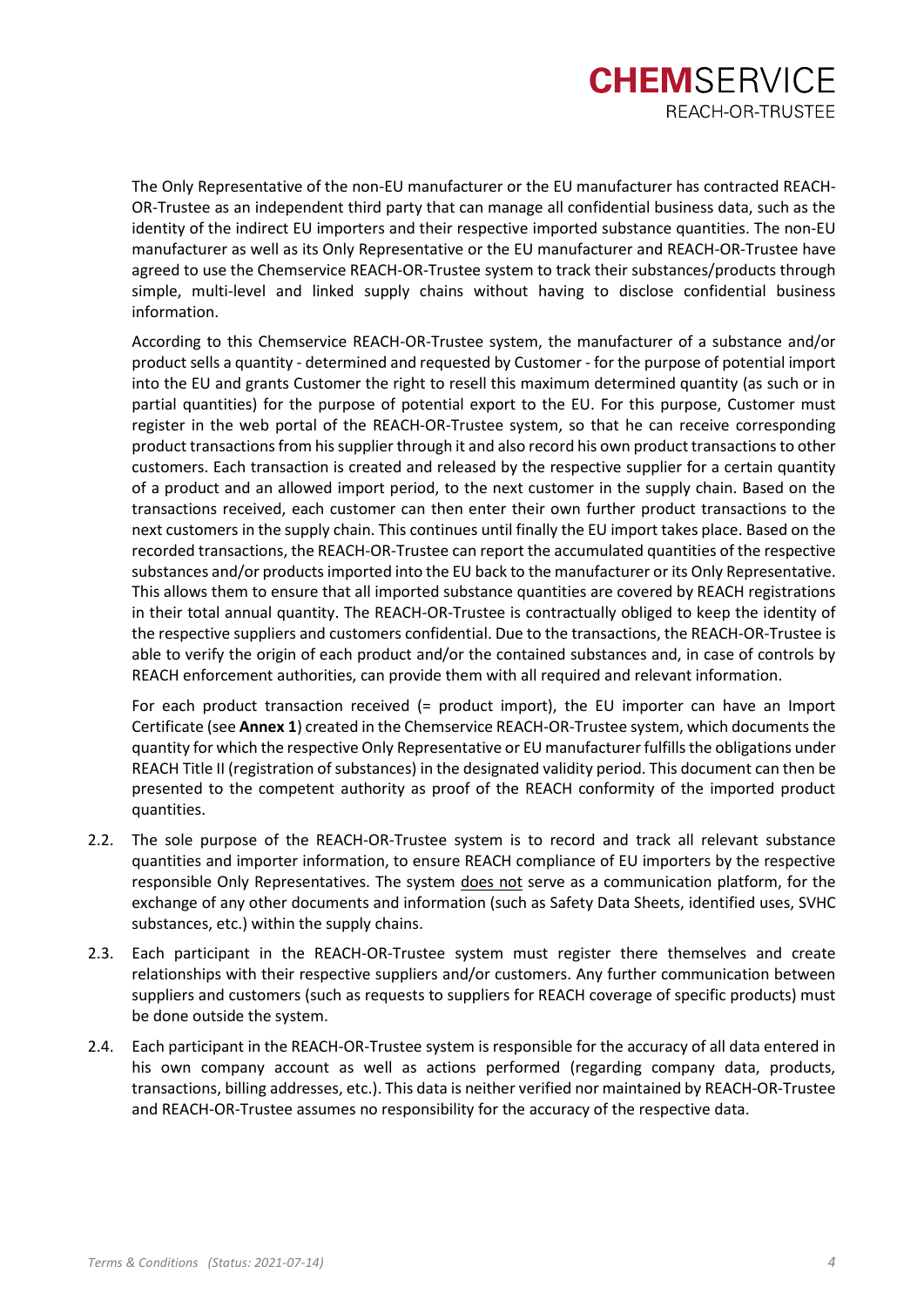## **CHEMSERVICE** REACH-OR-TRUSTEE

- 2.5. To create a transaction for a specific quantity of a product that will finally be exported to the EU, Customer must log on to the REACH-OR-Trustee system and enter the relevant transaction data there. This data includes information about the direct next customer, the product delivered, the maximum allowed quantity and the allowed time period in which the product can be exported to the EU. Each time a transaction is entered, the REACH-OR-Trustee system automatically checks for the validity of the coverage period as well as the eligibility of the product quantities entered, so that the maximum periods and quantities specified by the respective supplier cannot be exceeded.
- 2.6. Recorded transactions, that the respective supplier of a product has released via the system, are flagged for settlement with the fees listed in **Annex 2**. These transactions become immediately available in the account of the next customer as soon as this supplier has created an invoice for these transactions (via the payment menu) and the invoice amount due has been received in full by REACH-OR-Trustee.
- 2.7. Invoices are sent only in electronic form as PDF files via email. The creation of individual invoices with e.g. handwritten signatures and stamps as well as the sending of invoices by mail is not possible.
- 2.8. Invoices may be settled immediately during the invoicing process via the offered PayPal service. Payments can be made via existing PayPal accounts as well as major credit cards. Applicable PayPal fees (see **Annex 2**) will be shown prior to payment and added to the invoice amount accordingly.
- 2.9. Alternatively, invoices can also be settled by bank transfer. In this case, any bank charges incurred shall be borne in full by the invoice recipient. Incoming payments are usually recorded by REACH-OR-Trustee in the REACH-OR-Trustee system within three working days at the latest, so that the related transactions are then released to the next customer, provided that the full invoice amount due has been received in REACH-OR-Trustee's bank account. Due to the extended public holiday period at the end of each calendar year, the manual entry of incoming payments may be delayed accordingly during this period and therefore take longer than three working days.
- 2.10. For invoices that are still completely unpaid, an automatic payment reminder is sent after 30 days. After the final expiration of the payment period, completely open invoices are automatically cancelled by the system and corresponding cancellation invoices are sent by email to the invoice recipients. If the affected transactions are still to be released to the next customer, new invoices must be created and paid accordingly.
- 2.11. Customer has the option to cancel transactions that have already been paid in full (status "Completed"), provided that they are not yet in use by the next customer (status "in use" is not set). If the cancellation is made within the period specified in **Annex 2**, a full credit for the transactions is issued in the payment section which can be offset against further transactions. No credit will be issued if the cancellation is made after the period specified in **Annex 2**. Please note that credit amounts cannot be paid out or otherwise refunded!

### <span id="page-4-0"></span>**3. Confidentiality**

3.1. REACH-OR-Trustee shall treat all information provided by Customer to REACH-OR-Trustee in connection with the REACH-OR-Trustee system as strictly confidential. In particular, REACH-OR-Trustee shall not disclose to any third party any information regarding the identity of the participants in the system as well as their substances/products and their respective quantities.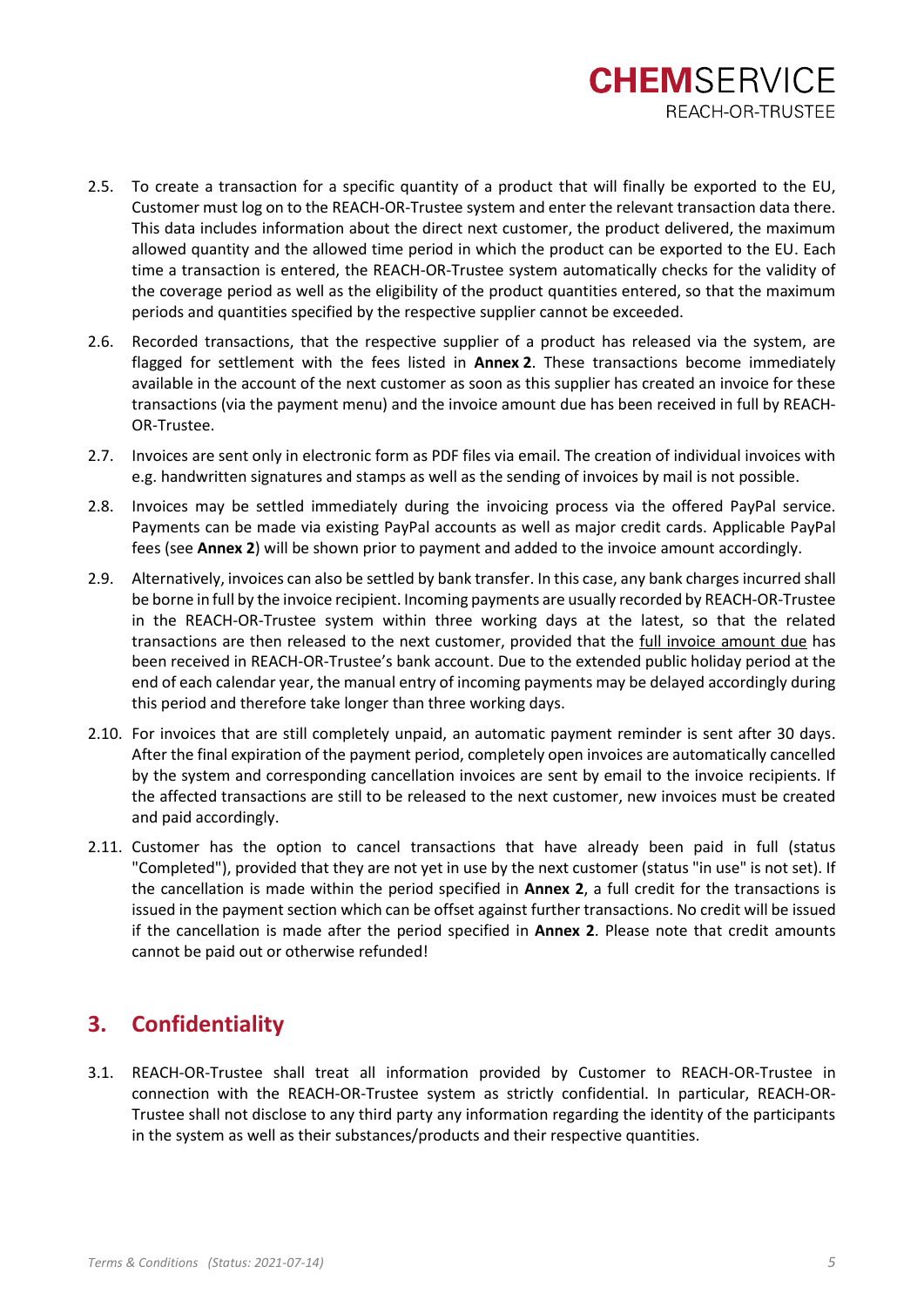

- 3.2. REACH-OR-Trustee only provides the cumulative quantities of the respective substances and/or products imported into the EU to the respective manufacturers or their Only Representatives, so that they can ensure that all imported substance quantities in their annual total are covered by REACH registrations and that the Only Representatives can fulfill their record-keeping obligations.
- 3.3. For the same purpose, REACH-OR-Trustee is allowed to share this information and information on the respective EU importers with the relevant REACH enforcement authorities, if requested to do so.
- 3.4. REACH-OR-Trustee undertakes to take all necessary, appropriate and reasonable measures and actions to effectively protect the confidential information received at all times against loss and against unauthorized access. This includes, in particular, the provision and maintenance of necessary and appropriate entrance and access measures for rooms, containers, IT systems, data carriers and other information media, in or on which confidential information is provided, as well as the implementation of appropriate instructions for those persons who are authorized to handle confidential information, pursuant to this document.

#### <span id="page-5-0"></span>**4. Final provisions**

- 4.1. If the Only Representative of a non-EU manufacturer or an EU manufacturer terminates its agreement with REACH-OR-Trustee and/or appoints another trustee and/or a non-EU manufacturer appoints another Only Representative (according to Article 8 REACH), REACH-OR-Trustee may no longer be able to fulfill his obligations and, in particular, to certify an import under REACH. Pursuant to his agreement with the non-EU manufacturer and/or its Only Representative or the EU manufacturer, REACH-OR-Trustee may in such a case be required to transfer all relevant data to a new trustee and/or Only Representative who will offer to undertake all obligations under the Chemservice REACH-OR-Trustee system to Customer, including but not limited to the confidentiality obligations under Article 3 of this document. To the extent feasible and reasonable, REACH-OR-Trustee will notify Customer of any relevant changes. At the same time, the new trustee shall declare in writing to Customer that he is willing to enter into these Terms & Conditions in place of REACH-OR-Trustee. Customer shall declare within fourteen (14) days of receipt of such declaration whether it accepts the new trustee as a new party. REACH-OR-Trustee will, if Customer agrees, provide all relevant information to the new trustee. REACH-OR-Trustee will no longer be a party for the purposes of this document. His obligations according to Article 3 shall survive termination of his contract.
- 4.2. The validity, interpretation and performance of these Terms & Conditions and all disputes relating thereto shall be governed by and construed in accordance with the laws of Germany. Any and all disputes between Customer and REACH-OR-Trustee which may arise hereunder shall be settled amicably through negotiation. In case no settlement can be reached through negotiation, the dispute shall be settled by arbitration in accordance with the rules of International Chamber of Commerce in English language in the place of the respondent. The award shall be final and binding upon the parties hereto.
- 4.3. The legal relationships between Customer and REACH-OR-Trustee in view of the subject matter of this document shall be governed exclusively by this document. Any agreements to the contrary do not exist or are ineffective.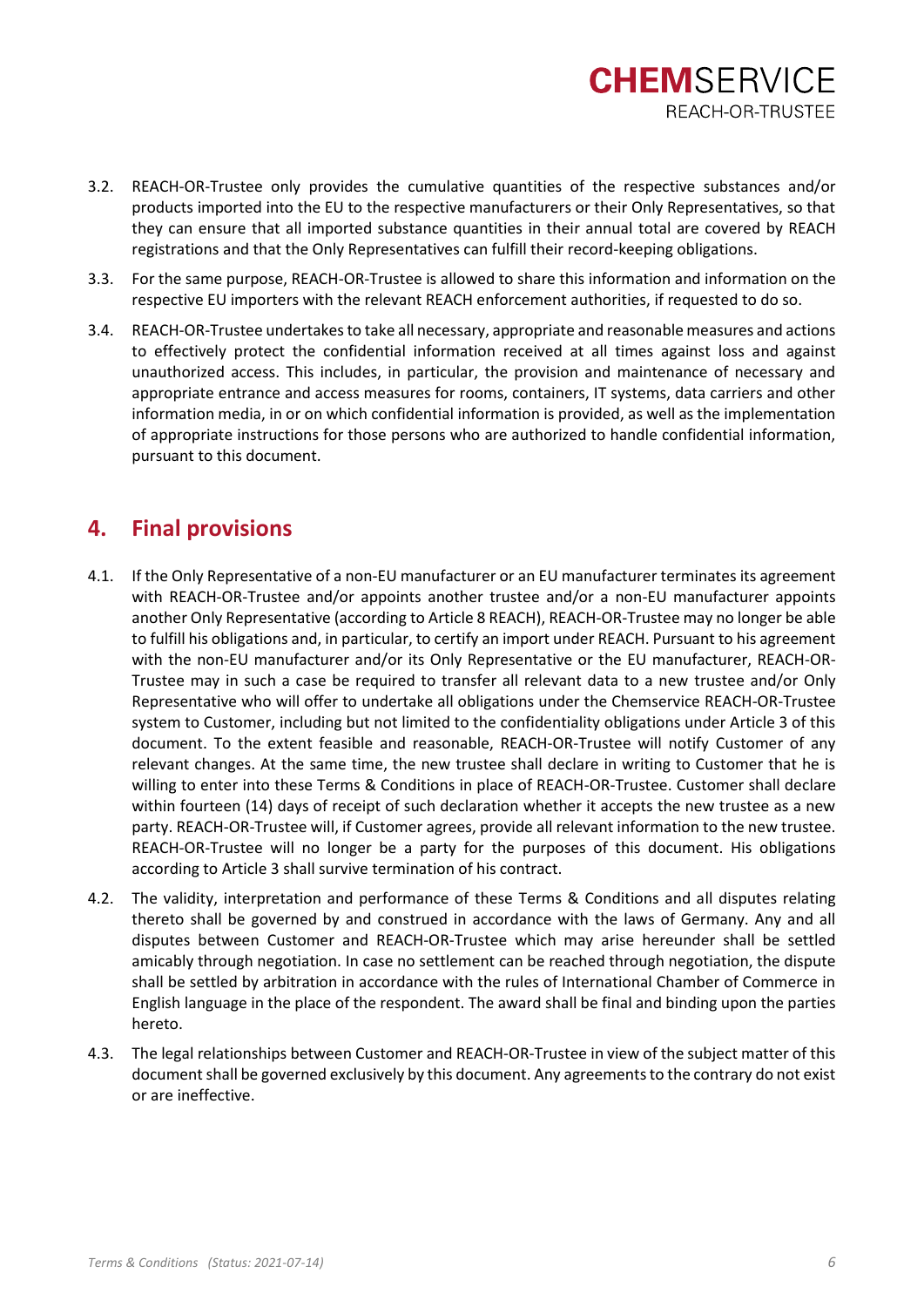

4.4. These Terms & Conditions may be amended from time to time without individual notification or advance notice. The main reason for such an amendment is usually to improve the comprehensibility of the content, but it may also become necessary due to new requirements that have arisen or due to an adjustment of the conditions listed in **Annex 2**. In any case, the basic provisions on confidentiality (according to Article 3) remain in place, unless legal requirements make an adaptation necessary.

The latest valid version of this document can be downloaded from the REACH-OR-Trustee website or directly via the following link: [REACH-OR-Trustee](https://eu.or-trustee.com/content/pdffiles/REACH-OR-Trustee_Terms_&_Conditions.pdf) Terms & Conditions

- 4.5. REACH-OR-Trustee will never use, evaluate or disclose the information provided to it (under these Terms & Conditions) for its own business, marketing or any other purposes. The exclusive use of the data and information received is to fulfill the requirements and obligations arising from this document.
- 4.6. The Chemservice REACH-OR-Trustee system does not serve as a communication platform, for the exchange of documents and information on Safety Data Sheets, identified uses, SVHC substances, etc. within the supply chains. It is the responsibility of the non-EU manufacturer or its Only Representative to provide the customer with up-to-date and REACH-compliant SDSs for the substances/products covered by the REACH-OR-Trustee system. However, for subsequently formulated products, these SDSs may not be appropriate. Therefore, each indirect customer/importer is required to request the appropriate REACH-compliant SDS, for the product to be imported into the EU, from its respective direct supplier. Furthermore, it is the responsibility of the customer/importer to ensure that its (or its customer's) intended use of the product to be imported into the EU is covered by the registration of the substance(s) contained in the product.

#### **REACH-OR-Trustee:**

Mertert, 15 January 2021

*[location], [date]*

*[Signature]*

Dr. Dieter Drohmann *[Printed name]*

Chairman of Chemservice S.A.

*[Title/Position]*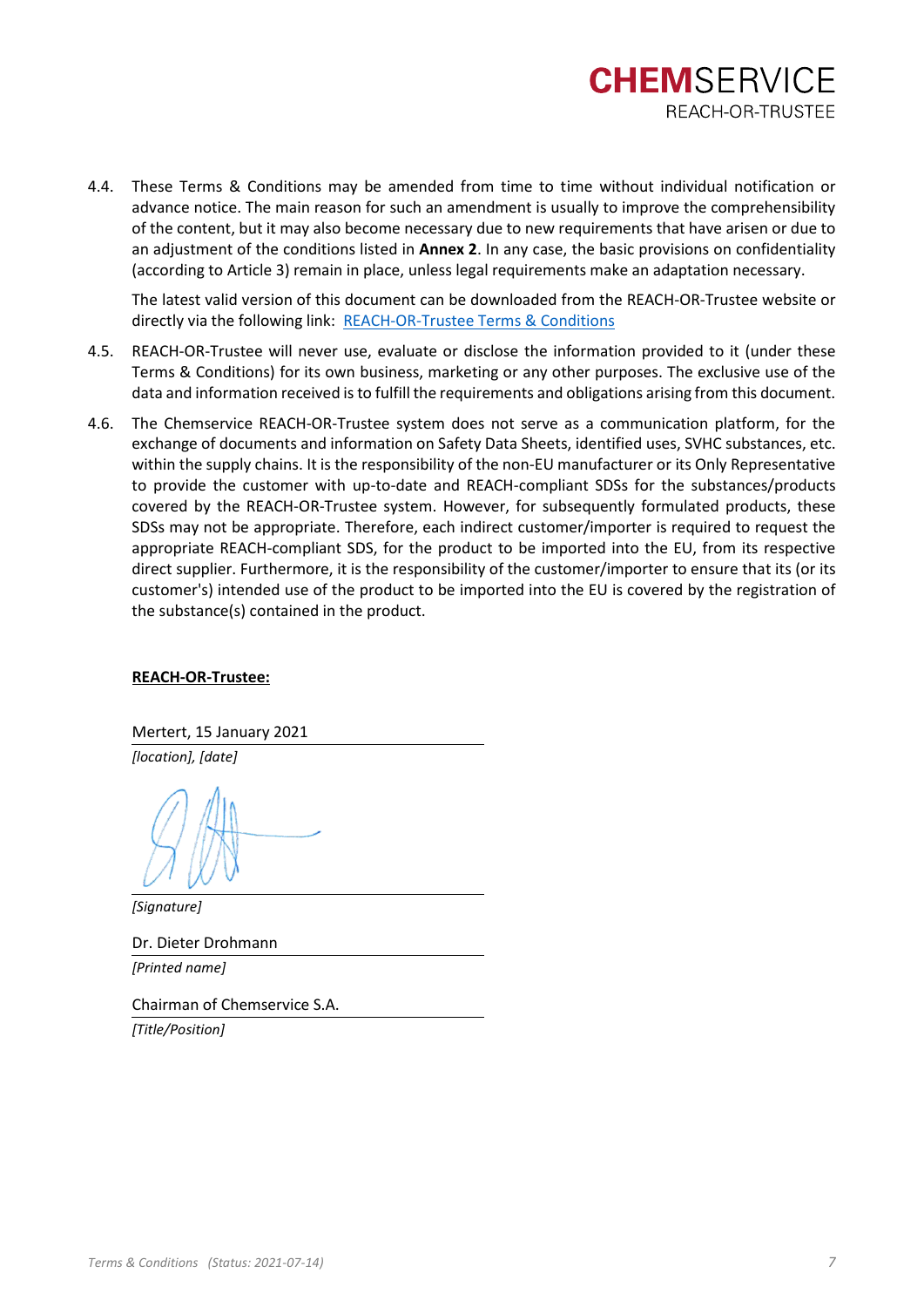

## <span id="page-7-0"></span>**Annex 1 - Import Certificate**

|                                                                    | <b>IMPORT CERTIFICATE</b>                                                                                                                                                                                                                                                                                                                                                                                                                                                                               |  |
|--------------------------------------------------------------------|---------------------------------------------------------------------------------------------------------------------------------------------------------------------------------------------------------------------------------------------------------------------------------------------------------------------------------------------------------------------------------------------------------------------------------------------------------------------------------------------------------|--|
|                                                                    | <b>REACH COVERAGE CONFIRMATION</b>                                                                                                                                                                                                                                                                                                                                                                                                                                                                      |  |
|                                                                    |                                                                                                                                                                                                                                                                                                                                                                                                                                                                                                         |  |
|                                                                    | Transaction ID: 50761543                                                                                                                                                                                                                                                                                                                                                                                                                                                                                |  |
|                                                                    | As the appointed Only Representative of a non-EU manufacturer, according to Article 8 of the<br>Regulation (EC) No. 1907/2006 of the European Parliament and of the Council of 18 December 2006<br>concerning the Registration, Evaluation, Authorization and Restriction of Chemicals (REACH), and/or<br>trustee of a non-EU manufacturer's Only Representative and/or trustee of a non-EU manufacturer<br>and/or trustee of an EU manufacturer's representative (re-import), we herewith confirm that |  |
| the following product                                              | <b>Multimix 25</b>                                                                                                                                                                                                                                                                                                                                                                                                                                                                                      |  |
| supplied by                                                        | Mishmash Chemicals<br>Uphill Road 1423<br>Plastics Town, KL 72533<br><b>USA</b>                                                                                                                                                                                                                                                                                                                                                                                                                         |  |
| to                                                                 | EU Importer<br>Wasserstr. 17<br>09724 Nordhall<br>Germany                                                                                                                                                                                                                                                                                                                                                                                                                                               |  |
| with a delivery volume of                                          | 50 metric tons                                                                                                                                                                                                                                                                                                                                                                                                                                                                                          |  |
| contains                                                           | 100% (w/w)                                                                                                                                                                                                                                                                                                                                                                                                                                                                                              |  |
|                                                                    | of substances that are either exempted from the obligation to register or are covered by registrations with<br>the European Chemicals Agency (ECHA) within the supply chain of this product.                                                                                                                                                                                                                                                                                                            |  |
|                                                                    | We are prepared to provide the necessary details to enforcement authorities in the EU on request.                                                                                                                                                                                                                                                                                                                                                                                                       |  |
|                                                                    | This certificate is valid from 01 January 2021 to 31 December 2021.                                                                                                                                                                                                                                                                                                                                                                                                                                     |  |
| Chemservice S.A.<br>13, Fausermillen<br>6689 Mertert<br>Luxembourg |                                                                                                                                                                                                                                                                                                                                                                                                                                                                                                         |  |
| email: eu-ort@chemservice-group.com                                | 09 January 2021                                                                                                                                                                                                                                                                                                                                                                                                                                                                                         |  |